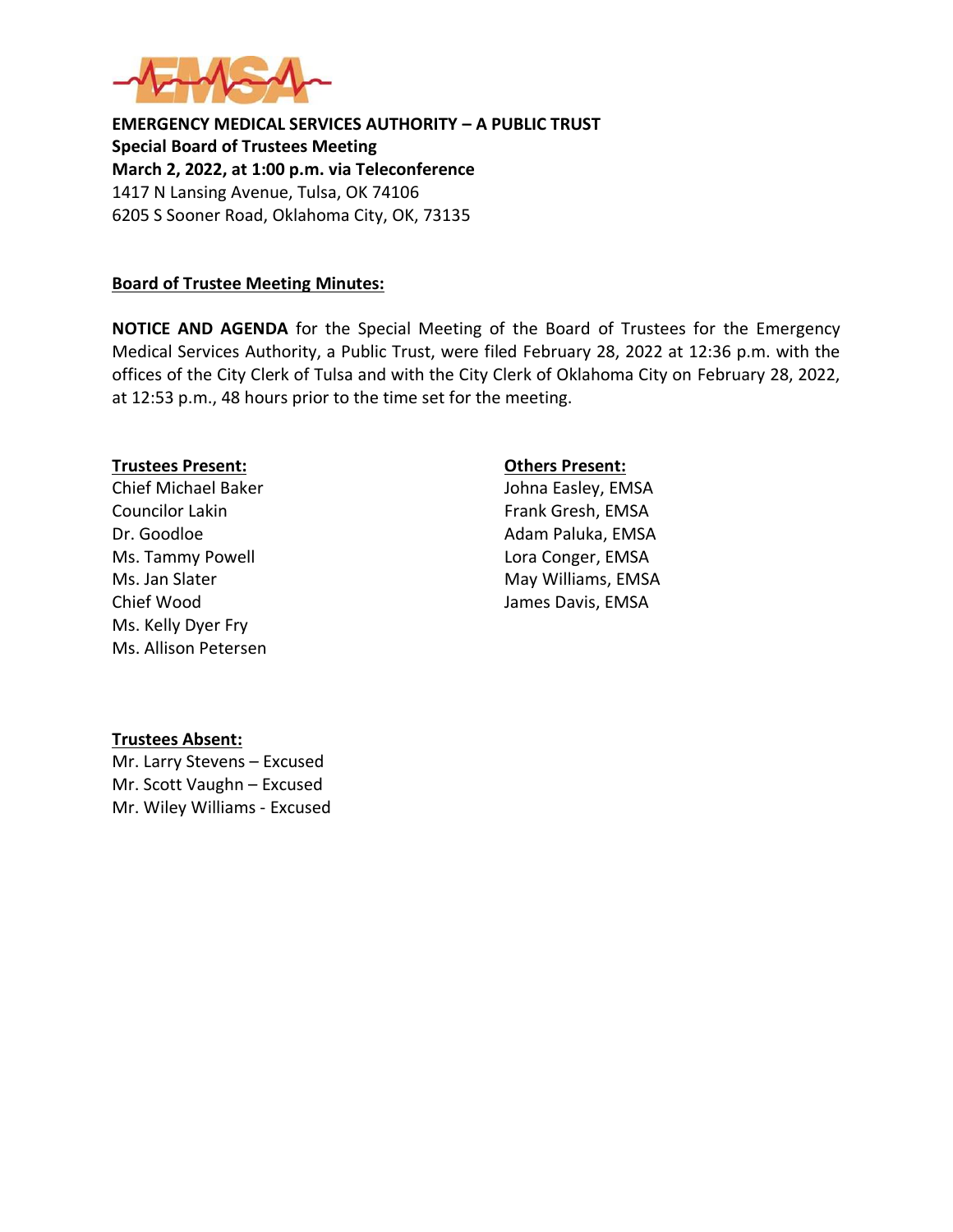## **EMERGENCY MEDICAL SERVICES AUTHORITY Special Board of Trustees Meeting March 2, 2022**

A quorum was present, and the meeting was called to order at 1:00 p.m. by Councilor Phil Lakin.

## **CONSENT AGENDA**

1. Approval of Board Minutes from the EMSA Board of Trustees Regular Meeting dated December 15th, 2021, and EMSA Board of Trustees Special Meeting January 21, 2022.

> A motion was made by Chief Wood and seconded by Ms. Slater; the Board of Trustees voted to accept the minutes.

AYE: Chief Baker, Councilor Lakin, Ms. Powell, Ms. Slater, Chief Wood

NAY:

ABSENT: Ms. Fry, Ms. Peterson, Mr. Stevens, Mr. Vaughn, Mr. Williams

The motion is passed.

## **REGULAR AGENDA**

**1. Chairman's Report**- Councilor Lakin has no report but wished Mr. Williams the best in his continuing recovery.

#### **2. Contract Approval**

a. Approval and award of noncompetitive bid for maintenance of Stryker Power LOAD System and Cots and Life Pack 15 Monitors, Eastern and Western Divisions.

Mr. Gresh explained the annual maintenance service agreement to maintain monitors and power load cots. It was explained that this is a renewal of an existing contract. This cost has been included in the current budget.

A motion was made by Ms. Slater and seconded by Chief Wood; the Board of Trustees voted to award of noncompetitive bid for maintenance of Stryker Power LOAD System and Cots and Life Pack 15 Monitors.

# **\*\*Ms. Fry arrived at 1:06\*\***

AYE: Chief Baker, Ms. Fry, Councilor Lakin, Ms. Powell, Ms. Slater, Chief Wood

NAY: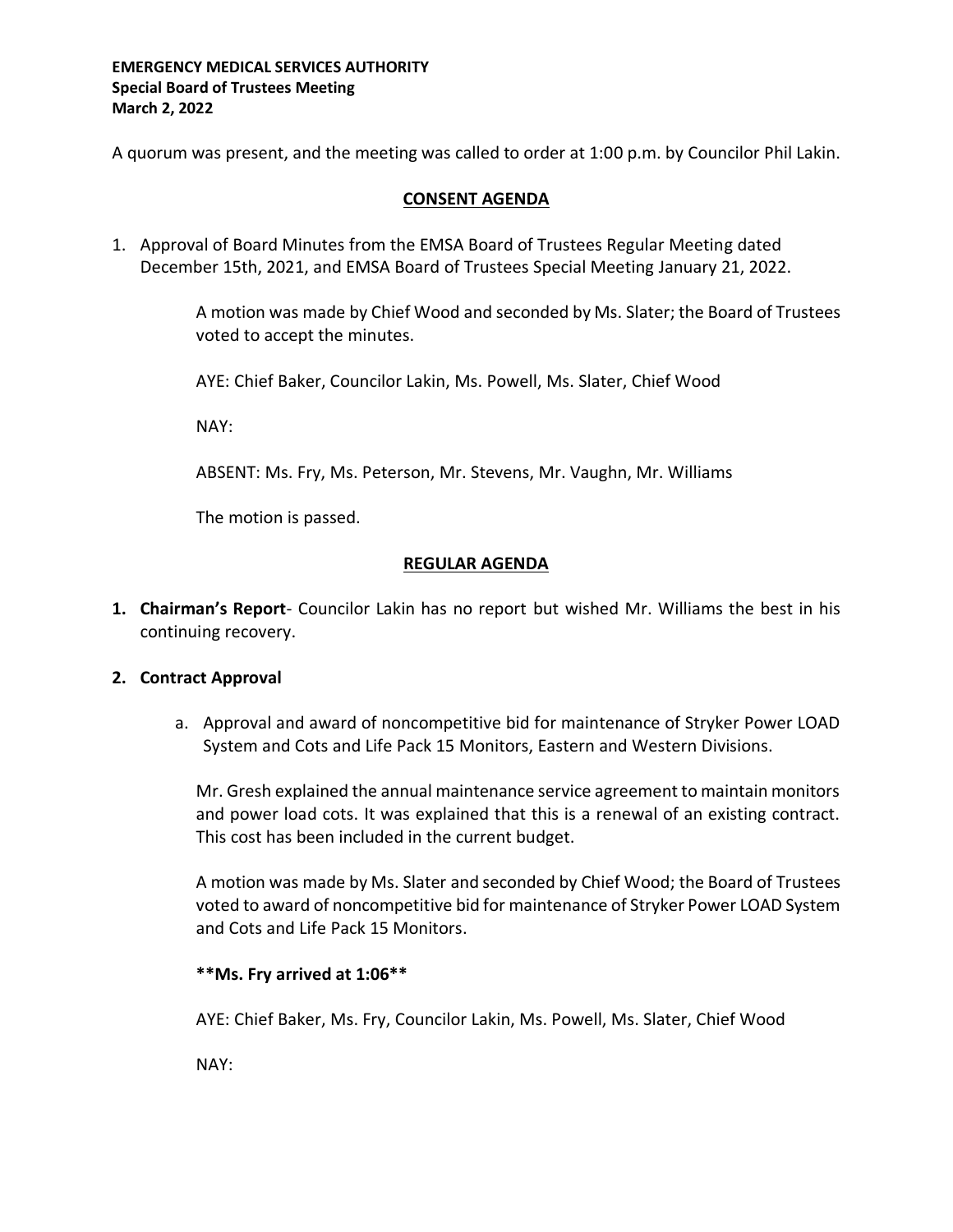ABSENT: Ms. Peterson, Mr. Stevens, Mr. Vaughn, Mr. Williams

The motion is passed.

b. Approval and award of request for proposal - the purpose of the RFP was to solicit proposals from qualified vendors for ventilators – Frank Gresh, Interim Chief Operating Officer.

Mr. Gresh explained the recommendation to purchase the transport ventilators from Zoll. This is a newer version of the current ventilators which have been approved by the Medical Director's Office. Dr. Goodloe states that these will be replacing our current ventilators which are 10 years old.

A motion was made by Chief Wood and seconded by Ms. Powell; the Board of Trustees voted to award the request for proposal for ventilators to Zoll.

# **\*\*Ms. Peterson arrived at 1:16\*\***

AYE: Chief Baker, Ms. Fry, Councilor Lakin, Ms. Petersen, Ms. Powell, Ms. Slater, Chief Wood

NAY:

ABSENT: Mr. Stevens, Mr. Vaughn, Mr. Williams

The motion is passed.

c. Approval and award of Professional Services Consulting Agreement with Solutions Group for a comprehensive revenue cycle management assessment and waiver of RFP requirement of the EMSA purchasing policy.

Interim President Easley states that EMSA has had a significant shake up within our Patient Business Services management team and EMSA seeks approval to approve a short-term contact with Solutions Group to outsource management solutions related to revenue cycle management.

A motion was made by Ms. Petersen Group and seconded by Chief Wood; the Board of Trustees voted to approve the Professional Services Consulting Agreement with Solutions Group.

AYE: Chief Baker, Ms. Fry, Councilor Lakin, Ms. Petersen, Ms. Powell, Ms. Slater, Chief Wood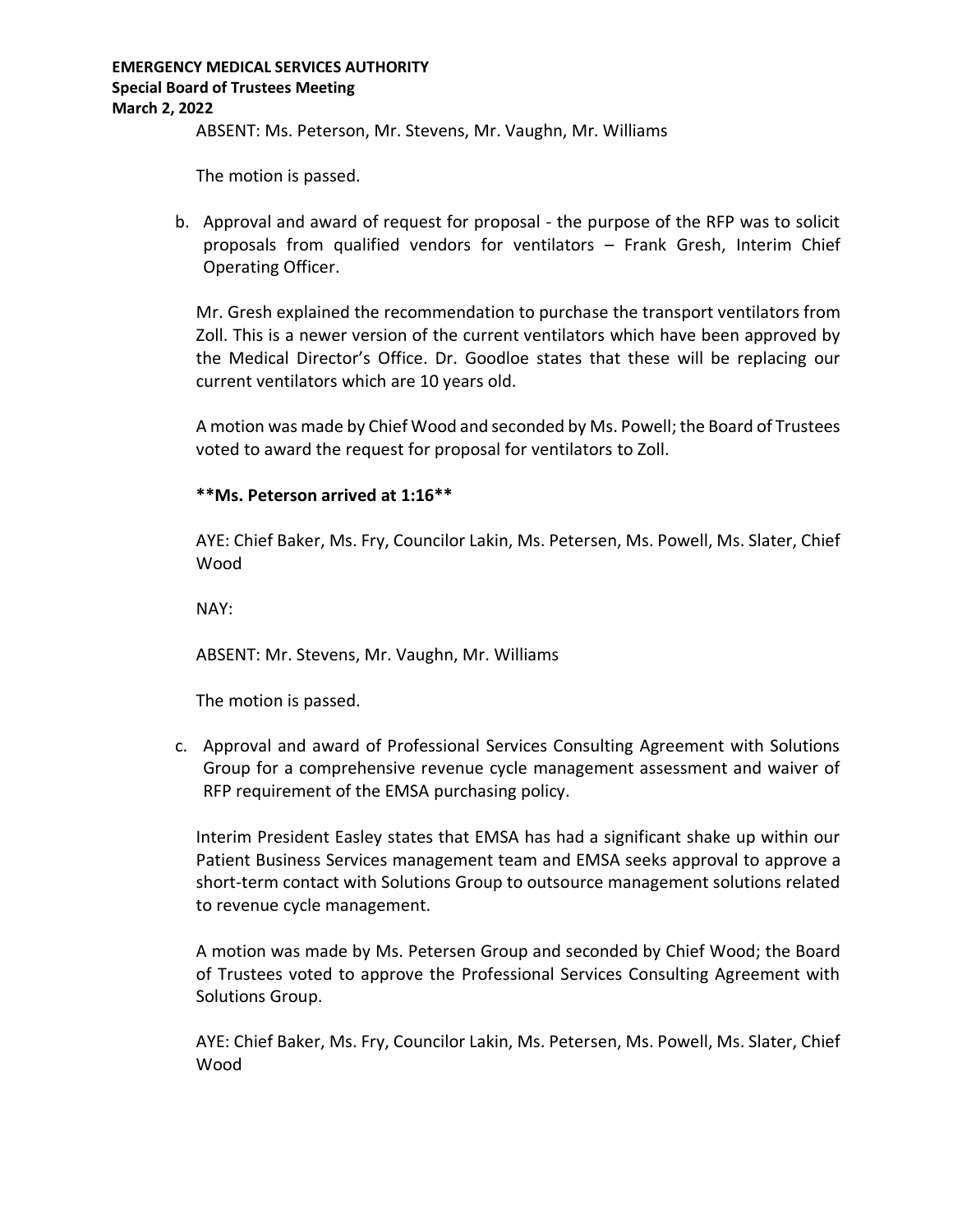# **EMERGENCY MEDICAL SERVICES AUTHORITY Special Board of Trustees Meeting March 2, 2022**

NAY:

ABSENT: Mr. Stevens, Mr. Vaughn, Mr. Williams

The motion is passed.

#### **3. President's Report**

- **a. Operational Compliance Report** Frank Gresh, Interim Chief Operations Officer– Mr. Gresh presented the Response Time Compliance Report for January 2022 to the Board. Mr. Gresh reported the Eastern Division Beneficiary jurisdictions were not in compliance in all categories. In the Eastern Division Non-beneficiary jurisdictions, compliance was not met in Priority 1, 2, and 3 categories, and there were no Priority 4 calls. The Western Division Beneficiary jurisdictions were not in compliance in all categories. The Western Division Non-beneficiary jurisdictions were not in compliance in Priority 1, 2 and 3 calls and there were no Priority 4 calls. Mr. Gresh shared the running 12-month compliance for both divisions as well as exclusions. Data representing the percentage of minutes late was shared for both divisions.
- **b. Financial Report** Lora Conger, Chief Financial Officer- Ms. Conger reported EMSA's Year to Date FY22 Income Statement, Trending of Realization Rates and Total AR, FY22 Operating Expenses. Ms. Conger answered questions about unbudgeted performance incentives and labor costs.
- **c. Patient Billing Services** No report.
- **d. Key Performance Indicators Report** Adam Paluka, Chief Public Affairs Officer Mr. Paluka reported on the KPIs for January 2021. Mr. Paluka reported that we do not have patient satisfaction numbers due to a server issue that prevented us from procuring the data to submit to the survey company. The survey company has also adjusted they way they are conducting the surveys and will be doing text surveys. Media hits involved winter weather and the leadership change. 4 separate stories were reported regarding staffing, all of which were negative. Community Events will be resuming with stipulations. IT had a great month with no critical system downtime.
- **e. President Commentary** Johna Easley, Interim Chief Executive Officer Ms. Easley gave a presentation outlining short-term strategic goals to create actionable plan. She presented a headcount within the EMSA organization and described an upcoming complete resource utilization plan to realign our staffing needs. Dr. Goodloe discussed staffing related to the BLS program and pointed out that the BLS program ambulances have only been able to respond to 15% of the eligible BLS responses. Ms. Easley discussed BLS IFT transport teams and the EMSA Advantage program. Mr. Gresh then explained a Stakeholder Engagement Plan to help mitigate bed delays throughout the EMSA system. Ms. Easley